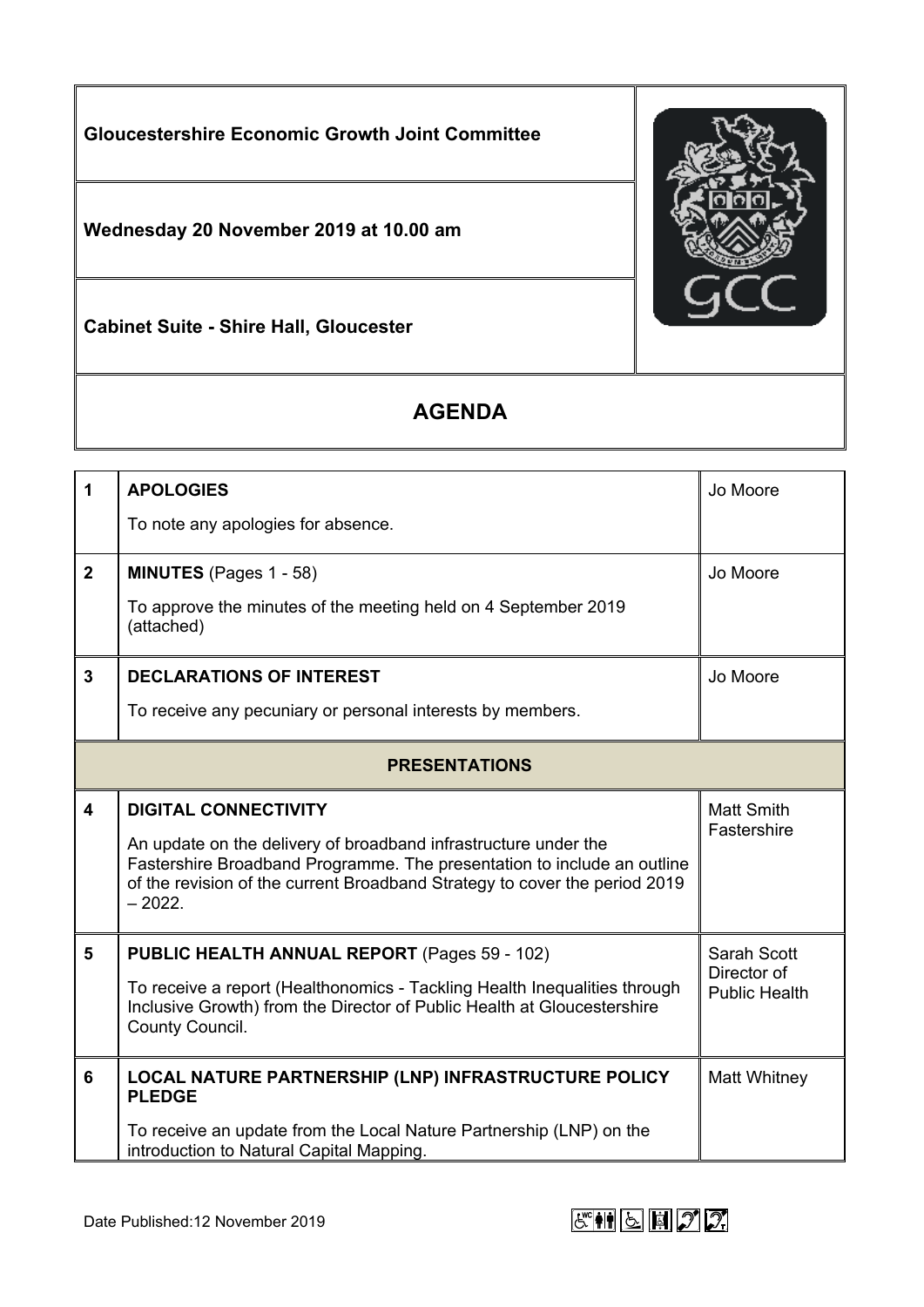| $\overline{7}$             | <b>CYBER CENTRAL UPDATE</b><br>An update on the Cyber Central Project                                                                                                  | <b>Tim Atkins</b><br>Cheltenham<br><b>Borough Council</b>                       |  |
|----------------------------|------------------------------------------------------------------------------------------------------------------------------------------------------------------------|---------------------------------------------------------------------------------|--|
| <b>DECISION REPORTS</b>    |                                                                                                                                                                        |                                                                                 |  |
| 8                          | <b>BUSINESS RATE POOL FUNDING (Pages 103 - 126)</b>                                                                                                                    | Mike Dawson<br>Senior Officer                                                   |  |
|                            | To receive an update on the Business Rate Pool (report attached);<br>a)                                                                                                | Group                                                                           |  |
|                            | b) To consider the following funding requests: -                                                                                                                       |                                                                                 |  |
|                            | 1) Rail Investment Strategy, (ratification of the in-principle<br>decision agreed at the Economic Growth Joint Committee<br>meeting on 4 September 2019) (Appendix 1); |                                                                                 |  |
|                            | 2) Request for funding from the Local Nature Partnership (LNP)<br>for work to progress Natural Capital Mapping (Appendix 2);                                           |                                                                                 |  |
|                            | 3) Request for funding from the Central Gloucestershire City<br>Region Board (Appendix 3 - document to follow)                                                         |                                                                                 |  |
|                            | 4) Request for funding from Cheltenham Borough Council in<br>relation to the Cyber Central Project (Appendix 4 - document<br>to follow)                                |                                                                                 |  |
| <b>INFORMATION REPORTS</b> |                                                                                                                                                                        |                                                                                 |  |
| 9                          | <b>GFIRST LEP UPDATE (Pages 127 - 220)</b>                                                                                                                             | Dev                                                                             |  |
|                            | To receive activity reports on the work of the Gloucestershire First (GFirst)<br>Local Enterprise Partnership (LEP), including updates on: -                           | Chakraborty<br><b>GFirst</b>                                                    |  |
|                            | a) The Gloucestershire Growth and EU Funding Programme and<br>b) Local Industrial Strategy (LIS) Consultation                                                          |                                                                                 |  |
| 10                         | <b>GLOUCESTERSHIRE ECONOMIC GROWTH SCRUTINY COMMITTEE</b>                                                                                                              | <b>Cllr Kevin</b>                                                               |  |
|                            | To receive a verbal update on the work of the Gloucestershire Economic<br>Growth Scrutiny Committee.                                                                   | Cromwell<br>Chairman of the<br>Economic<br><b>Growth Scrutiny</b><br>Committee. |  |
| 11                         | FUTURE MEETING DATES (Pages 221 - 224)                                                                                                                                 | Jo Moore                                                                        |  |
|                            | a) To note the dates of meetings in 2020;                                                                                                                              |                                                                                 |  |
|                            | 18 March 2020<br>3 June 2020<br>16 September 2020<br>18 November 2020                                                                                                  |                                                                                 |  |

 $E \cong \mathbb{N}$   $\boxed{5}$   $\boxed{7}$   $2$